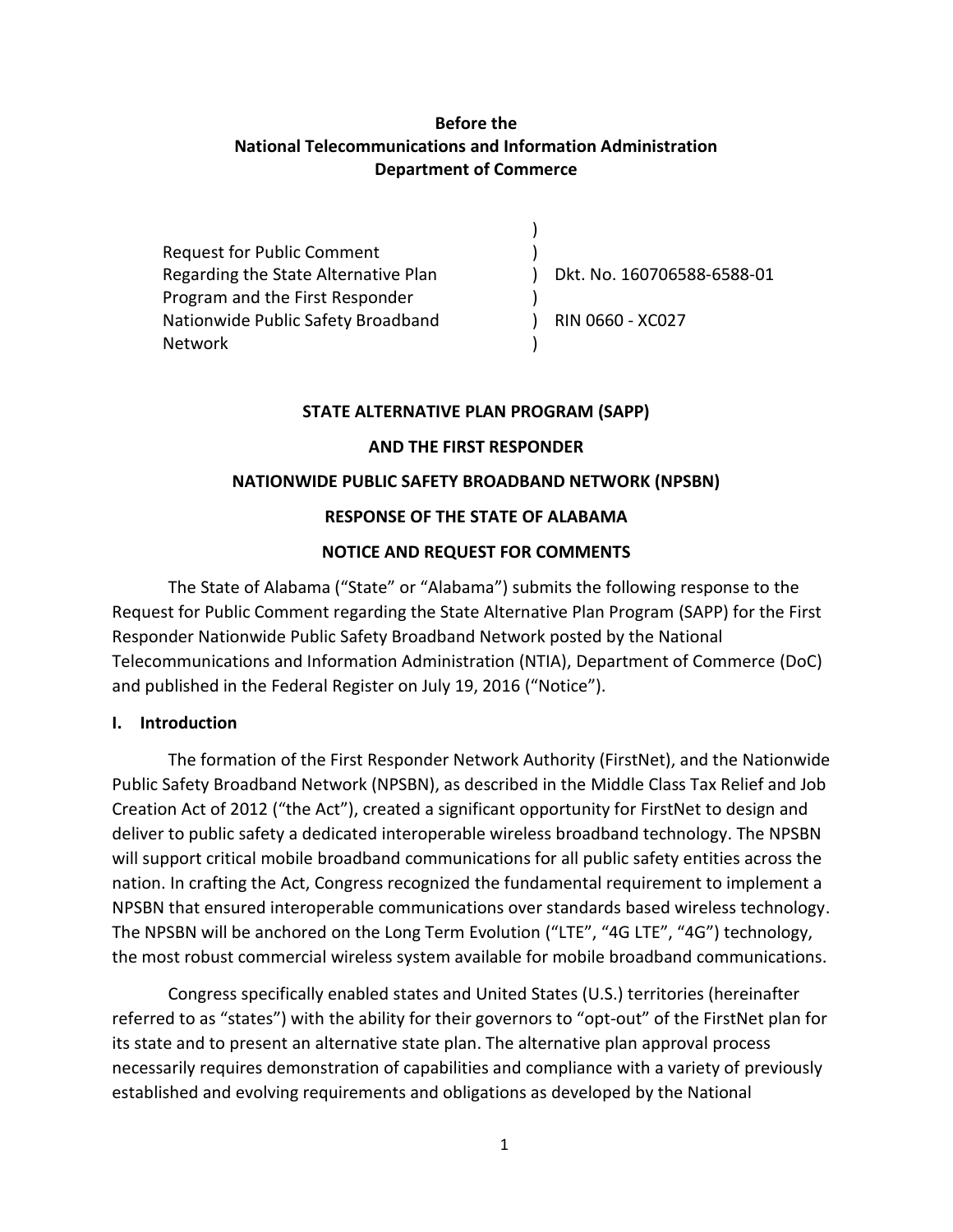Telecommunications and Information Administration (NTIA), the Federal Communications Commission (FCC), and FirstNet. The NTIA's public notice provides a reasonably comprehensive outline of these requirements, and further presents a more focused discussion and request for comment on the State Alternative Plan Program (SAPP) currently being prepared by the NTIA. The State of Alabama appreciates the opportunity to share our comments to this public notice, all of which we trust will assist the NTIA, the FCC, and FirstNet in their individual and collective efforts to design a fair and equitable SAPP.

The State of Alabama is committed to cooperating with FirstNet to advance the implementation of the NPSBN in the best interest of our State and in the best interest of all of our nation's first responders. The State hopes that FirstNet's State Plan for Alabama will not only meet, but exceed the State's public safety needs. However, we have an obligation to our first responders and citizens to thoroughly assess the State Plan and to make a decision that results in the best outcome for the State. We applaud the efforts of FirstNet, the NTIA, the FCC, and the nationwide public safety community supporting the NPSBN initiative. We look forward to continuing our State's participation in and contribution to this collaborative process.

#### **II. The State of Alabama Response**

The State's response to the NTIA's SAPP public notice is anchored on the following key tenants and associated comments. Where appropriate, we provide direct comment to specifics provided within the notice.

### **A. The transparency of the Opt-Out and SAPP process will result in the best outcome for the NPSBN and will mitigate avoidable delay and objection of states and territories**

Transparency in government best informs the public and results in best solutions and opportunities by minimizing and ideally mitigating unwarranted cries of procedural foul and legal challenge to important government initiatives. Implementation delays that could result from actual or perceived absences of transparency as this nationwide initiative advances must be avoided at all cost. A fair, full and complete process for opting out of the FirstNet plan must have clearly defined procedures that are fully articulated far in advance of the delivery of FirstNet's State Plans, and well before any state's Alternative State Plan development process.

Congress was clear that each state, through its governor, should have a choice to accept FirstNet's plan or to develop their own. Nowhere in the Act does Congress state that such a process should be a hindrance to, or require a delay in deployment of a state's Band 14 broadband services. As such, Opt-Out requires clear, concise and unambiguous procedures to guide the review and evaluation of the states' applications for Opt-Out. Therefore, it is essential that the NTIA, the FCC, and FirstNet adhere to a transparent procedural process to author and make publicly available all critical components that states must follow in the event that a given state seeks to pursue this option. Chancing that the Opt-Out and associated SAPP process are not fully transparent, including cloudy or insufficient guidance regarding the demonstration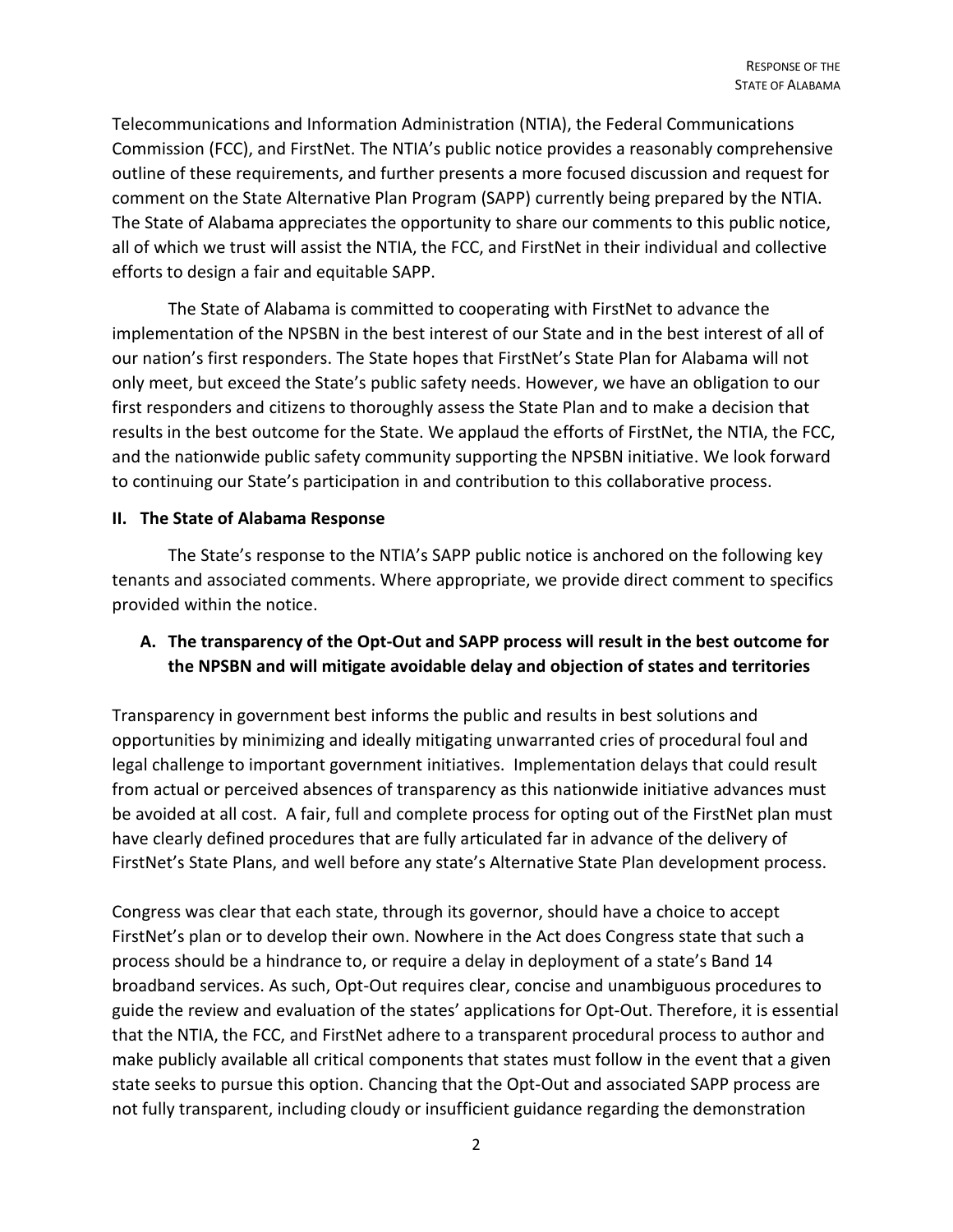requirements, undefined evaluation criteria, or the role of federal agencies, including FirstNet and others, could result in unnecessary delays that may negatively affect the rollout out of the NPSBN for all states and territories.

## **B. Collaborative partnership between the NTIA, the FCC and FirstNet in all matters regarding the interpretation of the Act regarding Opt-Out and the SAPP review process is fundamental**

The NTIA, the FCC and FirstNet hold unique roles and responsibilities regarding various steps of the Opt-Out and SAPP process. The specific roles and functions of these agencies continues to evolve and needs to be clarified. The multitude of Opt-Out and SAPP steps require independent demonstration, review and approval by each agency on any given application submitted by a state or territory. However, when considered as the collective process that it entails, the three independent entities need to work cooperatively and collaboratively to create a fine tuned equitable procedure that is seamless and indistinguishable to the states. There are clear opportunities for the NTIA, the FCC and FirstNet to work from a common round table to create a comprehensive program that details individual agency activities, and clearly delineates the handoff of obligations between them. Cross agency cooperation will additionally result in greater transparency, and best manage the potential inequities of individual agency approval/rejection of applications.

The states have been asked to work collaboratively within their respective borders to engage all first responder disciplines in the definition of NPSBN requirements. Tribal Nation members are likewise engaged into the NPSBN process within the respective states. Additionally, the states are working collaboratively across state borders to advance regional NPSBN requirements. Literally, millions of individuals are advancing the cause of public safety nationwide as a cooperative undertaking. Thus, it is not unreasonable to expect the same from our federal partners. Underlying the critical objective to implement an interoperable NPSBN, that honors the spirit of the Act to provide unambiguous Opt-Out options, the NTIA, the FCC and FirstNet will best render their decisions on a state's Alternative State Plan through a collaborative federal strategy.

### **C. Opt-In and Opt-Out states must be partners driven by a common purpose and objective**

The State of Alabama acknowledges and applauds the FirstNet objective to secure buy-in of its State Plans from all 56 states and territories and we recognize the potential administrative, operational and financial benefits of an all in strategy. However, we acknowledge that Opt-Out may be a preferred NPSBN solution for any given state that does not accept the FirstNet State Plan, and who successfully meets the requirements as required by law. The requirements and conditions being established by NTIA, the FCC and FirstNet to guide the SAPP process must be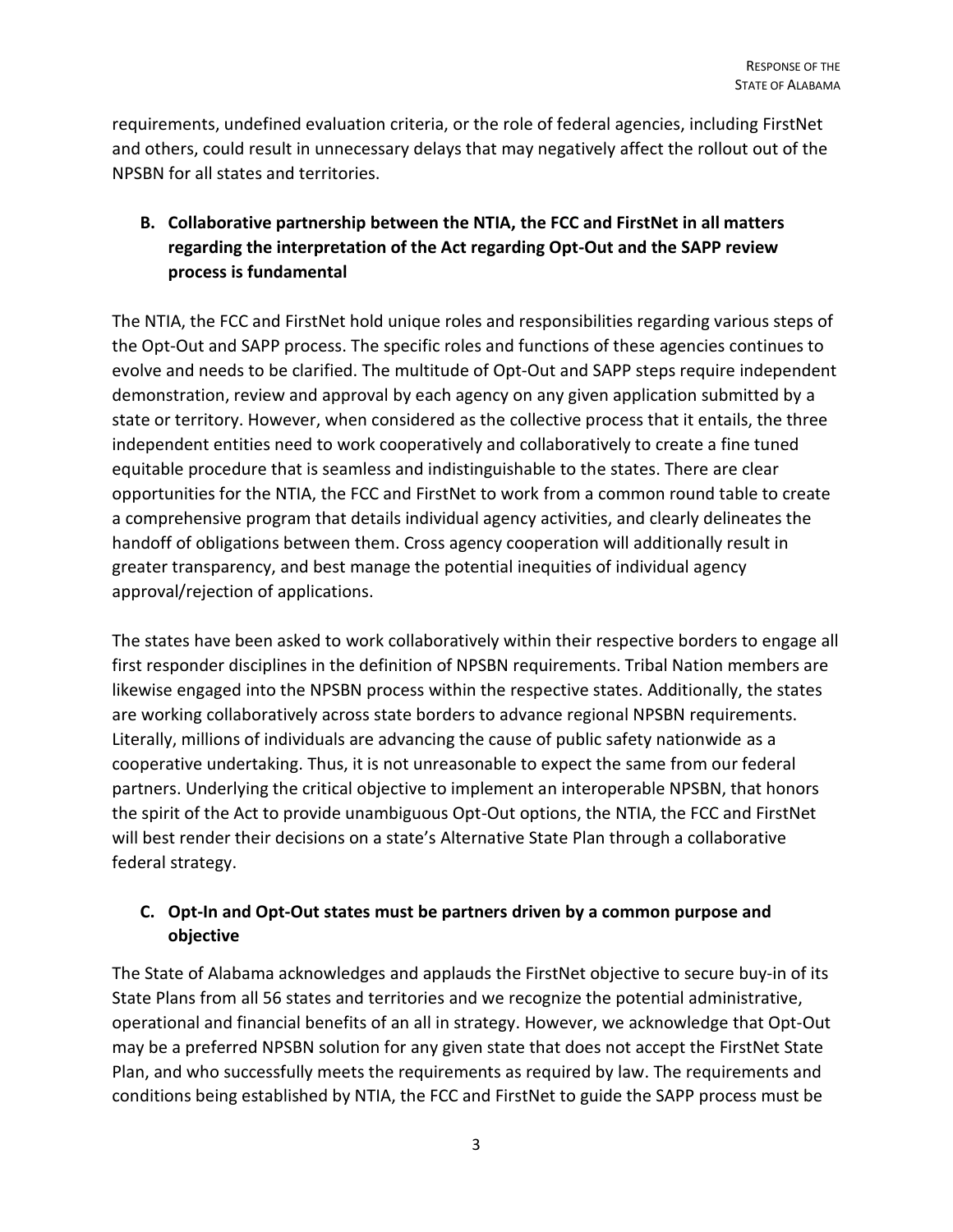designed to properly guide and fairly validate the Opt-Out review and authorization process. Alabama considers Opt-In and Opt-Out states and territories as NPSBN common partners with varying operational foundations, but who all must be committed to a common nationwide broadband communications objective. All should be treated fairly and none should be delayed by making a choice that it feels is in its best interest.

## **D. The concept and interpretation of cost-effectiveness as it relates to Opt-Out demonstrations and SAPP process, review and determination cannot be predetermined and must be based on fair and appropriate evaluation criteria**

The concept of cost-effectiveness, as it relates to the SAPP process, is frequently highlighted within the public notice. Cost-effectiveness, and the resultant impact public safety NPSBN subscription fees, is certainly an underlying NPSBN objective and evaluation criteria for the FirstNet commercial partner selection and the SAPP process. However, the Act limits the costeffectiveness criteria. As opposed to the other "comparable" measures to the FirstNet State Plan, the Alternative State Plan "demonstration" has no such measure. Furthermore, the Alternative State Plan itself, not the cost effectiveness effects on the NPSBN, are to be considered. Therefore, the Act provides no latitude to the NTIA to evaluate how the Alternative State Plan could reduce the cost-effectiveness of the NPSBN. Finally, the State interprets the evaluation of Cost Effectiveness on the taxpayer investment and benefit associated with that investment.

The NTIA should proceed cautiously regarding the interpretation of the law in its determination of "cost-effectiveness." Ultimately, the intention of Congress focused on the efficient use of taxpayer funding for FirstNet. If, for example, FirstNet determined that the proposed funding level as stated in its State Plan for any given state or territory is comparable to the funding proposal for an Alternative State Plan recipient, and results in greater coverage and a more robust infrastructure due to substantially higher private investment, taxpayers would agree that their contribution would be better served by the Alternative State Plan. Likewise, the NTIA's rejection of the cost-effectiveness of "greenfield" approach is an arbitrary evaluation factor that ignores a potentially results-oriented measure. NTIA's SAPP would essentially require the Alternative State Plan to be based on an existing commercial carrier. In many cases, this is exactly why public safety needs its own network, because commercial carriers refuse to build infrastructure in places where they cannot meet their profit requirements. As an illustrative example, a state that included a full or partial greenfield approach that did not require any RAN construction grant funds and solely used its own funding to achieve comparable or greater results to the FirstNet State Plan would provide a significant "costeffective" result to the taxpayer.

Consideration must also be focused on the long-term cost effectiveness with regards to the cost of NPSBN service to public safety stakeholders. This, ultimately, is the most substantial long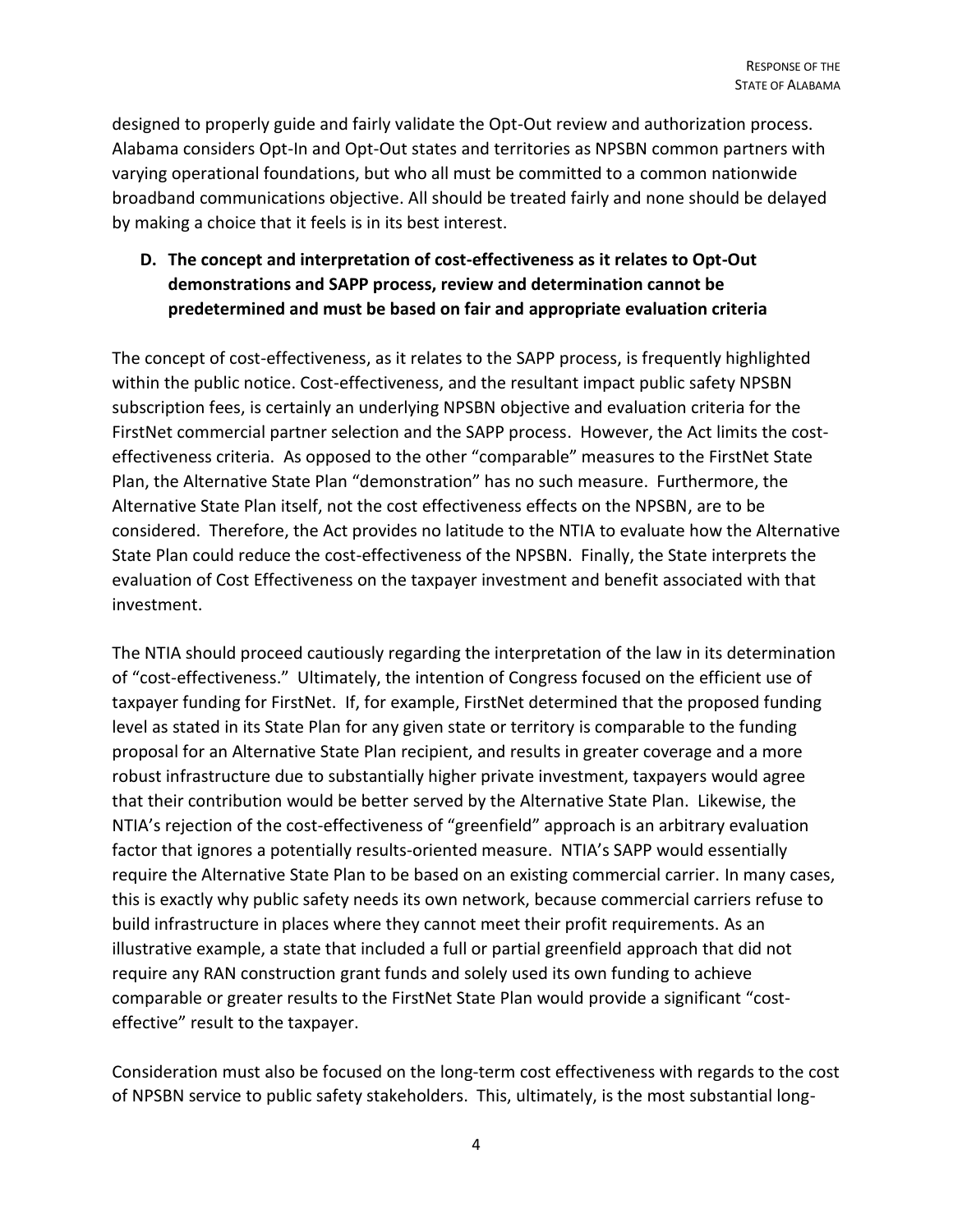term cost to the taxpayer. Any measurement of cost effectiveness must be results oriented and not be a disincentive to private investments that include new infrastructure that is purpose built to suit public safety's requirements. NTIA should be fostering investments of the private community, not dissuading investments. While greenfield buildouts will face disadvantages in terms of buildout timeliness, NTIA must avoid arbitrary measurements that do not have an impact on the resulting service provided to the public safety community.

## **E. Various policies, requirements, evaluation criteria, and all critical elements of the Opt-Out and SAPP process must be expeditiously prepared and published:**

Throughout the NTIA's public notice, there are number references to an Opt-Out entity's obligations, include for example, but not limited to: 1) evolving demonstrations and requirements of the SAPP, 2) the guidelines of the Federal Funding Opportunity (FFO) regarding the RAN Construction Grant, 3) obligations to FirstNet design and deployment policies, 4) common terms and conditions of the FirstNet spectrum lease agreement, and many other tenants underlying the pursuit of an approved Opt-Out status. It is essential that these guidelines and requirements be created immediately. With an underlying objective to mitigate NPSBN implementation delays resulting from the absence of, or delayed production and public availability to key SAPP information that could promote objections and process appeals, Alabama encourages the NTIA, the FCC and FirstNet to expeditiously make this guiding information publically available for comment. The State fully appreciates the NTIA's proactive effort to solicit public opinion and comment on the SAPP process and we encourage similar early publication by all guiding federal documents from all entities involved in the opt-out process.

## **F. Limitation of a state's use of revenues emanating from covered lease agreements exclusively to RAN, construction, maintenance, operations, and improvements**

In order to successfully manage any project, funding is required. The law states that "Any revenue gained by the State from such a leasing agreement shall be used only for constructing, maintaining, operating, or improving the radio access network of the State." The State believes that funding for State personnel that are involved in managing its public-private partner satisfies this requirement. Essentially, State personnel would be involved in prioritizing RAN buildouts, holding the vendor accountable for its commitments, including maintaining interoperability with the NPSBN. In addition, to effectively direct investments in the RAN "construction, maintenance, operations, and improvements", allowances for state personnel to manage these elements are fundamental necessities.

# **G. FirstNet may bear increased expenses related to interconnection of the State RAN to the NPSBN and migration of potential interference by the state RAN to the NPSBN operations in a bordering state**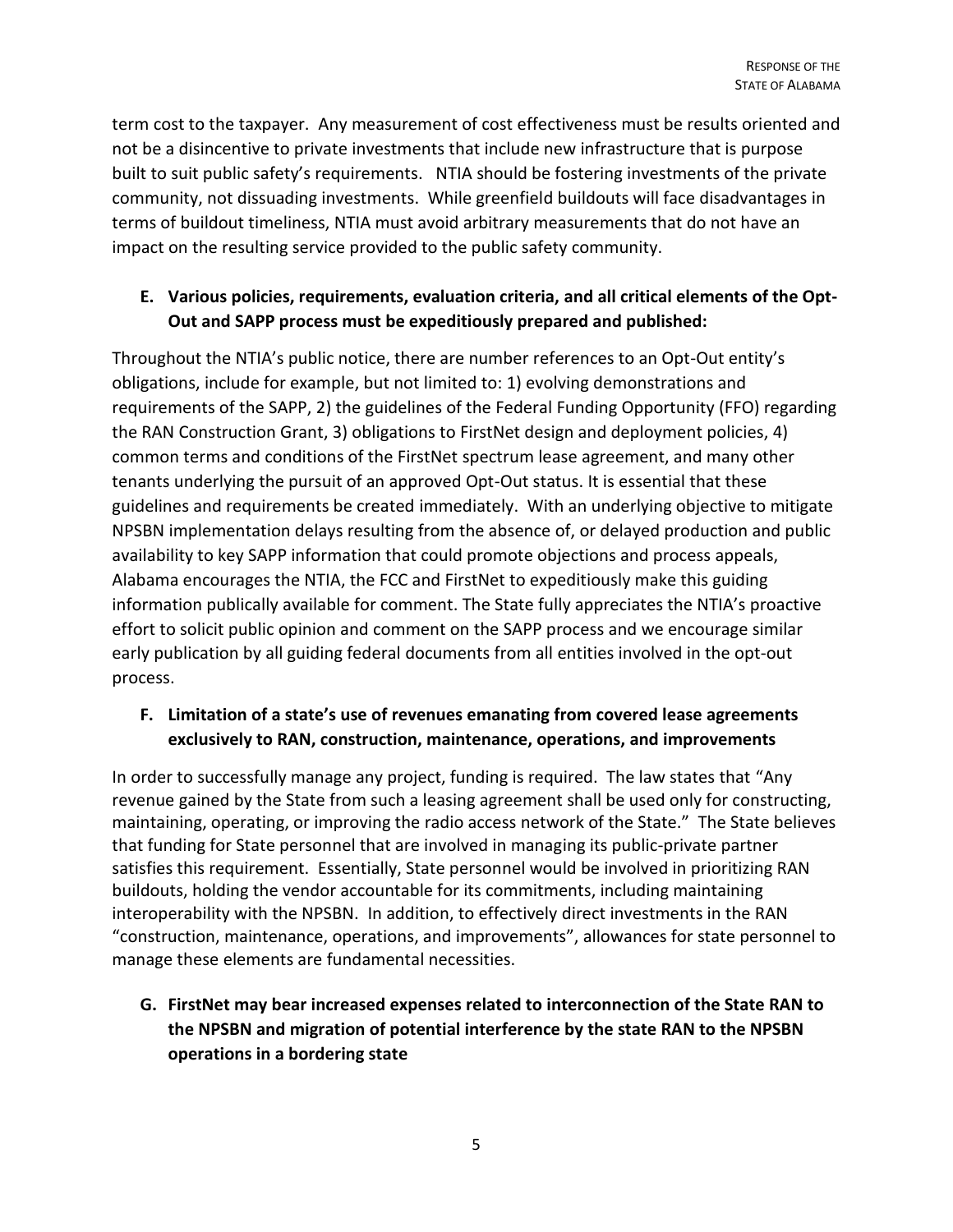The law clearly states that NTIA is to provide funding per the State Plan provided by FirstNet. Therefore, any reduction, for any reason, in the funding level is in violation of the Act. The Act only calls for NTIA to receive, not be involved with, the approval of the spectrum lease with FirstNet. It does not stipulate that funding is provided only upon approval of the spectrum lease. Furthermore, in (C) (2), NTIA indicates that it has discretion regarding the funding level for RAN construction. The PN includes proposed funding reductions for increased costs to FirstNet for interference, cost efficiencies, and interconnection costs. The law allows for no such reductions in funding levels and provides NTIA with no ability to evaluate these factors. Additionally, it is Alabama's position that these are issues and costs that FirstNet will have regardless of a state's decision to opt-in or opt-out and, therefore, no state should be penalized for choosing its Congressionally approved option to opt-out.

## **H. The Act requires the NPSBN to include "substantial rural coverage milestones as part of each phase of the construction of the network"**

The delivery of FirstNet coverage to rural geographies is an important milestone established for each phase of the NPSBN rollout strategy. Alabama has vast areas of rural geography, much of which is unserved or underserved. Our phased rollout strategy highlights the State's objective to serve high population density population centers, critical infrastructure areas, rural environments, and other areas of interest. We additionally recognize that each state is likely to have differing perspectives on the ideal rollout strategy for their marketplace.

While we support and encourage substantial rural coverage milestones, we also acknowledge that not all strategies are equal. Comparable state coverage objectives may not be directly analogous, and therefore, a given FirstNet State Plan and an Alternative State Plan may differ per phase, based on what best meets a specific implementation strategy. While FirstNet has established specific "objectives" for rural milestones, states are only obligated to the law's "substantial rural coverage milestones as part of each phase." And the ability to opt-out requires only that the coverage be "comparable", not equivalent or better. NTIA must understand that the state is best positioned to determine its own coverage priorities, and therefore, must fully recognize a state's coverage priorities during the evaluation of "comparable" coverage.

## **I. Applicants will be required to disclose the value of any partnering agreement that will enable and support the state in the construction and/or operations of the state RAN**

The PN implies that the "Partnership Valuation" revenues be used only for constructing, maintaining, operating, and improving the state RAN. The wording in the PN is vague, however, the State would like to make it clear that the law restricts only revenues to the state, and not the state's partner. The state's RFP partner has full discretion to use the revenues from the CLA as it pleases. FirstNet has not established any requirements regarding its CLA revenue use, and